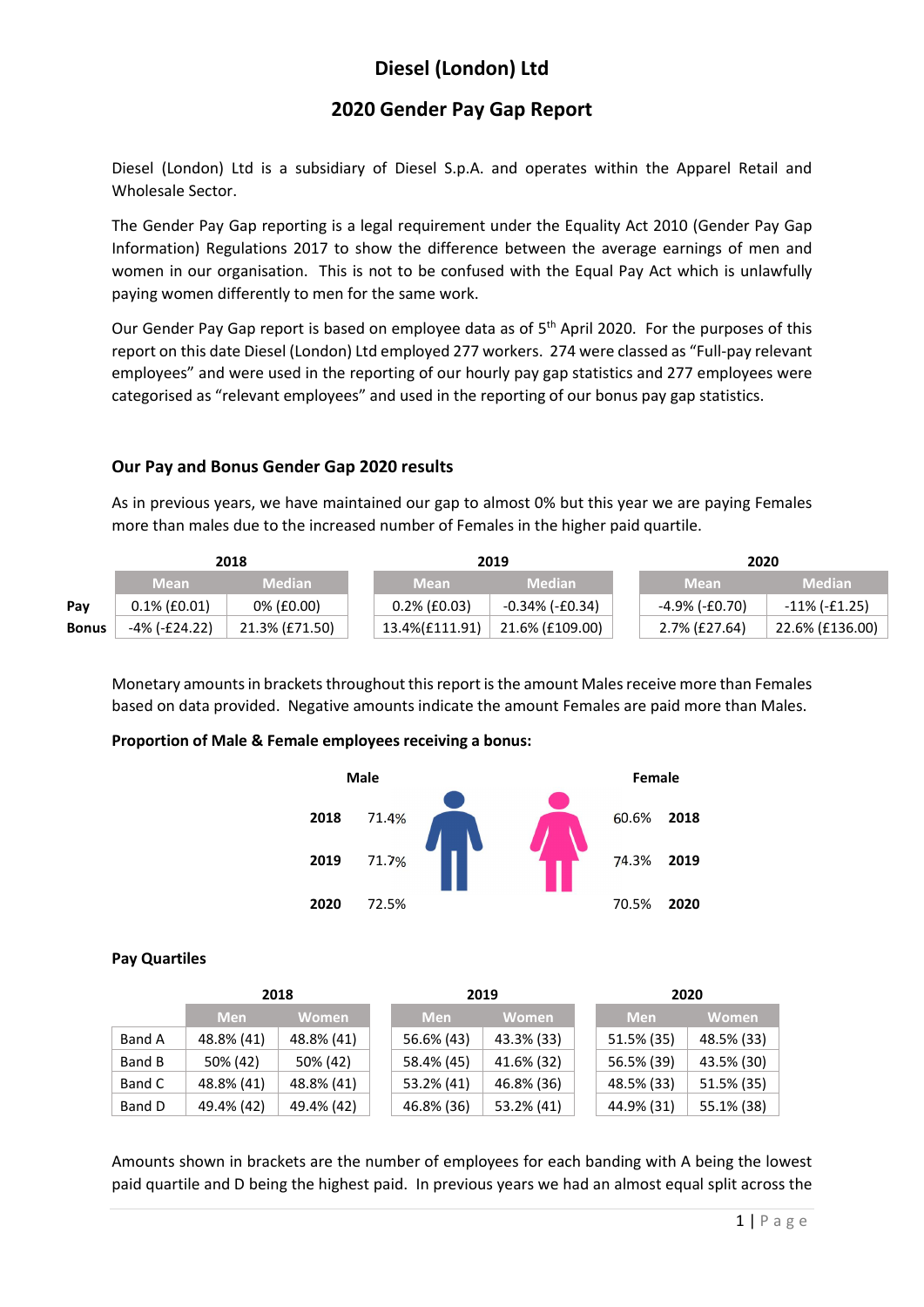business in each band, however in 2020 the dynamics have changed. We have less women working within the business, but we have seen an increase of women in the higher quartile compared to Men. The other bands also show a shift, with more men in Bands A-B compared to women.

#### What do our results mean?

As in previous years, Diesel (London) Ltd results are still significantly lower than organisations in the same industry with similar financial turnover and headcount.

Our Mean pay gap has changed from 0.2% to -4.9% this year meaning our Females are paid more than males, our Median pay gap has decreased by -11% which is due to our Male/Female ratio within the higher Pay Quartile shifting in favour of women which has resulted in us having a negative pay gap as we did in 2019. However, our Mean and Median pay gap remains low in comparison to the National Statistics benchmark figures shown below which highlights how impressive our pay gap results are within the Wholesale and Retail Sector.

|              | 2018        |               |             | 2019          | 2020   |               |  |
|--------------|-------------|---------------|-------------|---------------|--------|---------------|--|
|              | <b>Mean</b> | <b>Median</b> | <b>Mean</b> | <b>Median</b> | / Mean | <b>Median</b> |  |
| Pay          | 18.9%       | 17.9%         | 18.4%       | 17.8%         | 13.7%  | 13.6%         |  |
| <b>Bonus</b> | 66%         | 63.6%         | 67.3%       | 61.4%         | 68.1%  | 68.9%         |  |

#### Pay

Our workforce is split between Head Office (12.4%) and Retail (87.6%).

55% of our retail employees are either Sales Advisors or Retail Sales Executives who are paid a fixed hourly rate, depending on position and location in the UK. All other Retail employee's salary is based on position, experience and length of service.

Within Head Office, we have 13 Males and 21 Females. The average pay between Men and Women in Head Office is slightly lower for Men.

Our Retail Management Team is almost equally balanced between Male and Female employees. The overall average pay for women is slightly higher due to seniority within the business.

Our management team's ratios are broken down in more detail below:

- Head Office Management Team = 13 employees
	- $\circ$  Males = 53%
	- $\circ$  Females = 47%
- Retail Management Team = 64 employees
	- $\circ$  Males = 55%
	- $\circ$  Females = 45%

Other factors which have also contributed to our results in 2020 include:

- Salary budgets reviewed to guarantee salaries are fair and competitive in a struggling retail environment.
- Annual salary increases awarded based on performance over the year, measured through our appraisal system.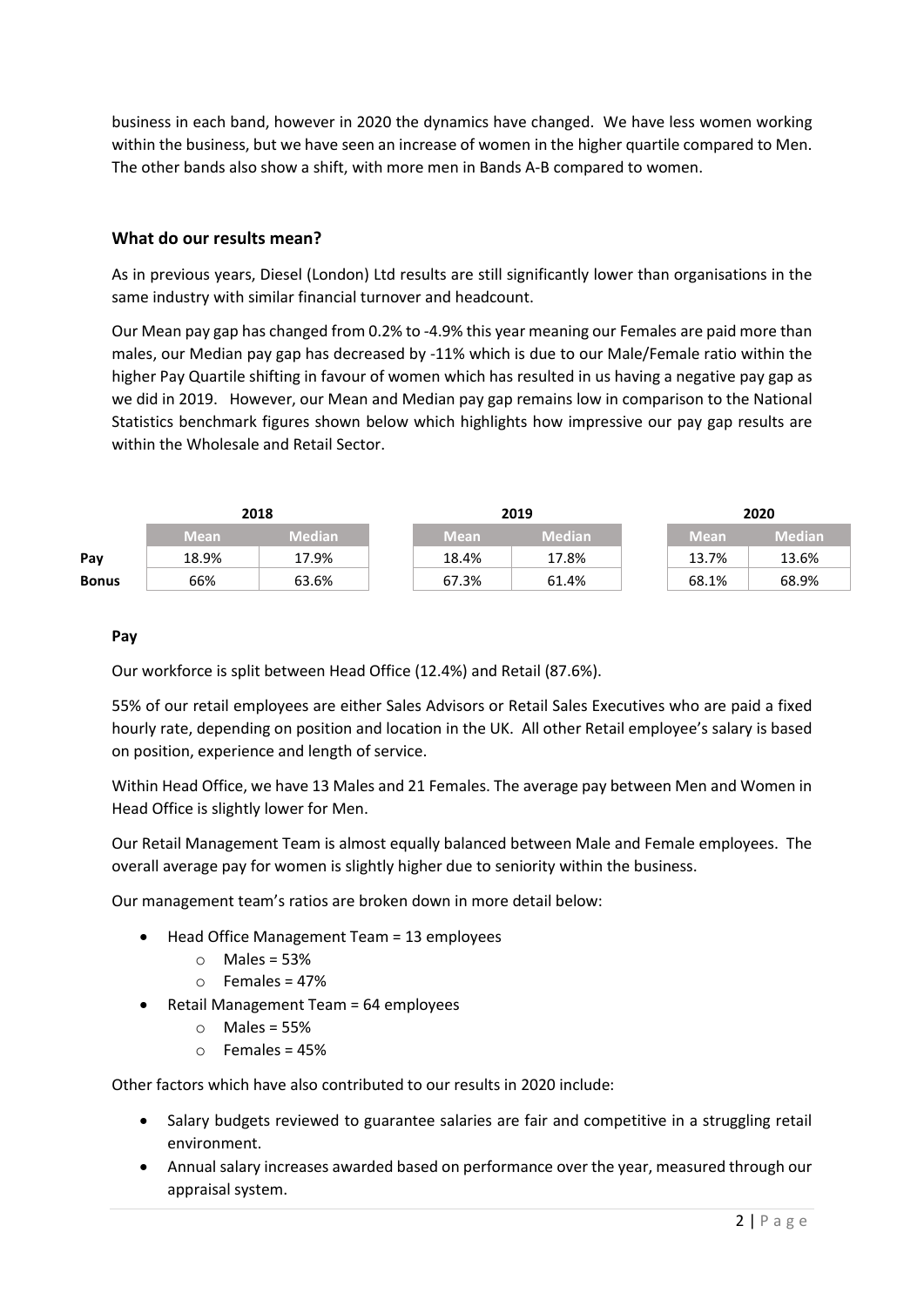Levelling of Junior Retail Management Salaries.

The above points have all had an impacted on our hourly mean pay rate (£0.70 paid more to women) and median pay rate (£1.25 paid less to men). We are incredibly proud that our mean pay gap has had a minimal increase during this challenging year and we remain a fair and inclusive employer.

## Bonus

Bonus pay gap statistics are for the 12 months period ending with the snapshot date  $5<sup>th</sup>$  April 2020 and is based on data provided for 274 relevant employees.

All employees have the potential to earn a Monthly, Seasonal or Annual Bonus. Diesel (London) Ltd currently operates 3 bonus schemes which are dependent on role and seniority within the business. Parameters are based on Sales targets and Global Business objectives which are set by Senior Management for Head Office Wholesale Sales Executives, Head Office Management Teams and all Retail Staff. All other Head Office employees who are not part of a Sales/Objective bonus scheme are part of a discretionary Company Bonus scheme dependant on KPIs being achieved collectively by the business.

The Head Office bonus scheme is split into 2 monetary banding so that all Wholesale Sales Executives and Management Teams have the same bonus earning potential. All Wholesale Sales Executives are on band 1 and Management teams are on band 2. However, the maximum pay-out is dependent on employees achieving their individual set targets and objectives.

The Retail Management bonus scheme ensures all eligible Retail Managers have the same earning potential based on targets being achieved. Our Retail Management team at the time of the report was made up of 32 males and 28 females.

Monthly bonus payments for Retail Sales Advisors and Retail Sales Executives are influenced by their individual/store targets and based on a % of their earnings, as we have a high turn-over of part time sales staff this has an impact on our bonus pay figures.

Out of the 274 relevant employees, 194 Retail employees achieved bonus during the 12 month period prior to the snap shot date which is split as follows; 98 males and 96 females, this includes individuals who achieved their Management Retail bonus during the year.

Our results show that Females earned £27.64 more than Malesin bonus, decreasing our mean gender bonus gap to 2.7% which is an increase of 10.7% on last year. Our Median Gender bonus gap has also decreased since 2019 by 1% to 22.6%. Overall our bonus gap results are still below benchmark figures for our industry as shown in the above benchmark figures.

## What Will Diesel continue to do?

As predicted the reality of the changing climate within the retail and wholesale industry and the struggles we encountered with the high turnover within our retail stores did have an impact on our figures for 2020 but our mean pay gap reduced to -4.9% and found our median pay gap reduced to - 11%.

Due to the continued Global centralisation and restructuring projects, our Head Office headcount continues to decrease, but these changes have had an unexpected result in that the Female population of our business now make up a higher percentage of the upper pay quartile which has resulted in a negative pay gap.